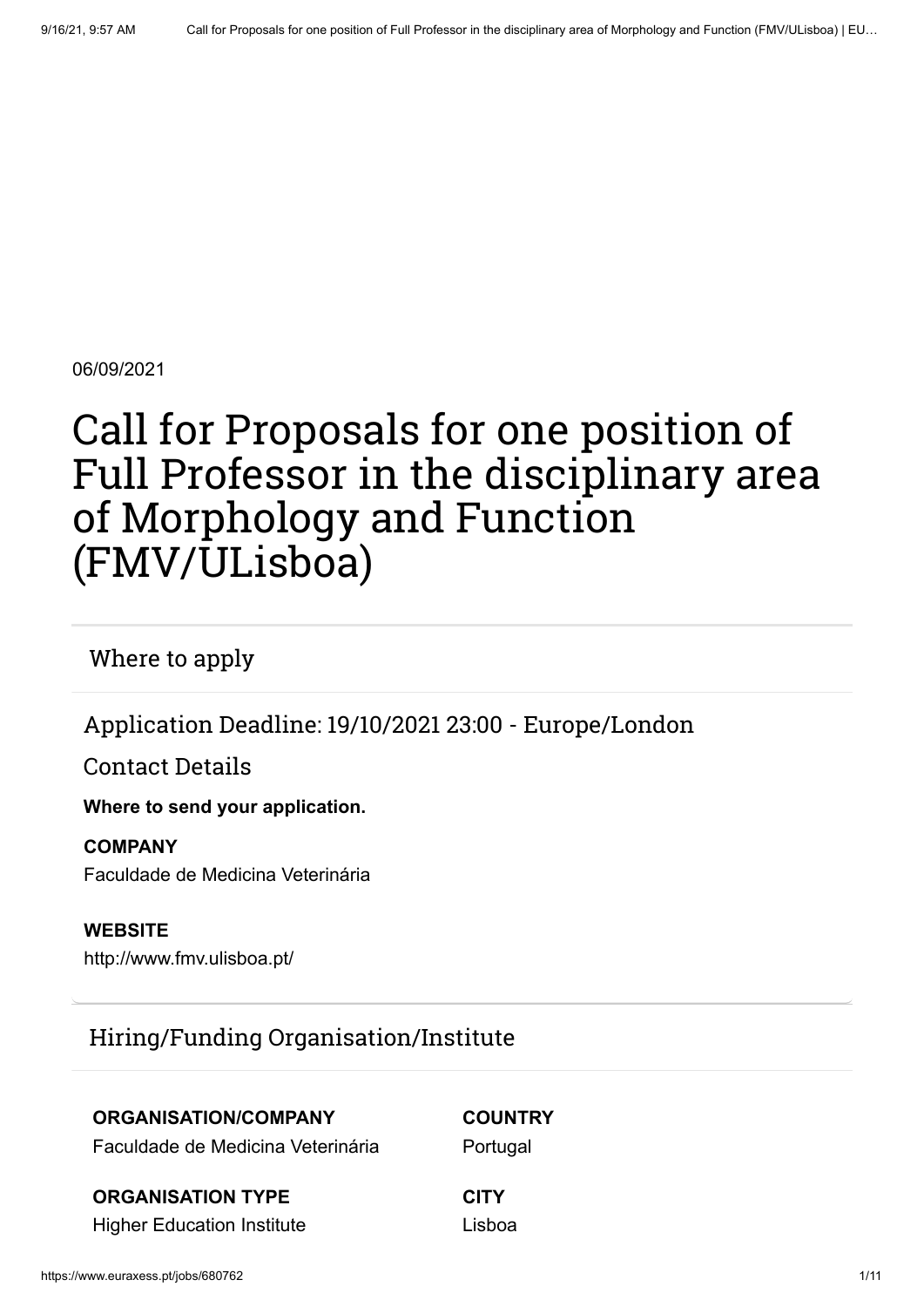9/16/21, 9:57 AM Call for Proposals for one position of Full Professor in the disciplinary area of Morphology and Function (FMV/ULisboa) | EU…

#### **WEBSITE**

<http://www.fmv.ulisboa.pt/>

**STATE/PROVINCE** Lisboa

**POSTAL CODE** 1300-477

**STREET** Av. da Universidade Técnica

#### **ORGANISATION/COMPANY**

Faculdade de Medicina Veterinária

**RESEARCH FIELD** Medical sciences › Veterinary medicine

**RESEARCHER PROFILE** Established Researcher (R3)

**APPLICATION DEADLINE** 19/10/2021 23:00 - Europe/London **LOCATION** Portugal › Lisboa

**TYPE OF CONTRACT** Permanent

**JOB STATUS** Full-time

**HOURS PER WEEK** 35

## OFFER DESCRIPTION

We make known that an international documentary contest is open and applications are invited, for a period of 30 days following the date of publication of the present notice in the Diário da Republica (Official Journal), for one position of Full Professor in the disciplinary area of Morphology and Function at the Faculdade de Medicina Veterinária of Universidade de Lisboa (Faculty of Veterinary Medicine, University of Lisbon). This recruitment procedure is regulated by the articles 37 to 51, 61 and 62-A of the University Teaching Career Statutes (ECDU), issued by Decree-law n° 205/2009, of 31  $\mathrm{^{st}}$  of August, and altered by Law n.° 8/2010, of 13<sup>th</sup> May, and further applicable legislation, namely the General Regulation for the Recruitment of Full, Associate and Auxiliary Professors of the University of Lisbon, published by the Rector's Orders nº 40/2015 of 16 <sup>th</sup> of February 2015, published in the Diário da República (Official Journal), 2 <sup>nd</sup> series, no. 45, of 5 <sup>th</sup> of March 2015, by Order n°2307/2015 (abbreviated as Regulation).

The joint order nº 373/2000, of 31 <sup>st</sup> of March, from the Minister of State Reform and Public Administration and the Minister for Equality made compulsory the inclusion of the following mention in all civil service recruitment procedure notices:

"In compliance with paragraph h) of article 9 of the Constitution, the Public Administration, as the employing entity, actively promotes a policy of equality of opportunities between men and women in access to employment and professional development, scrupulously providing for the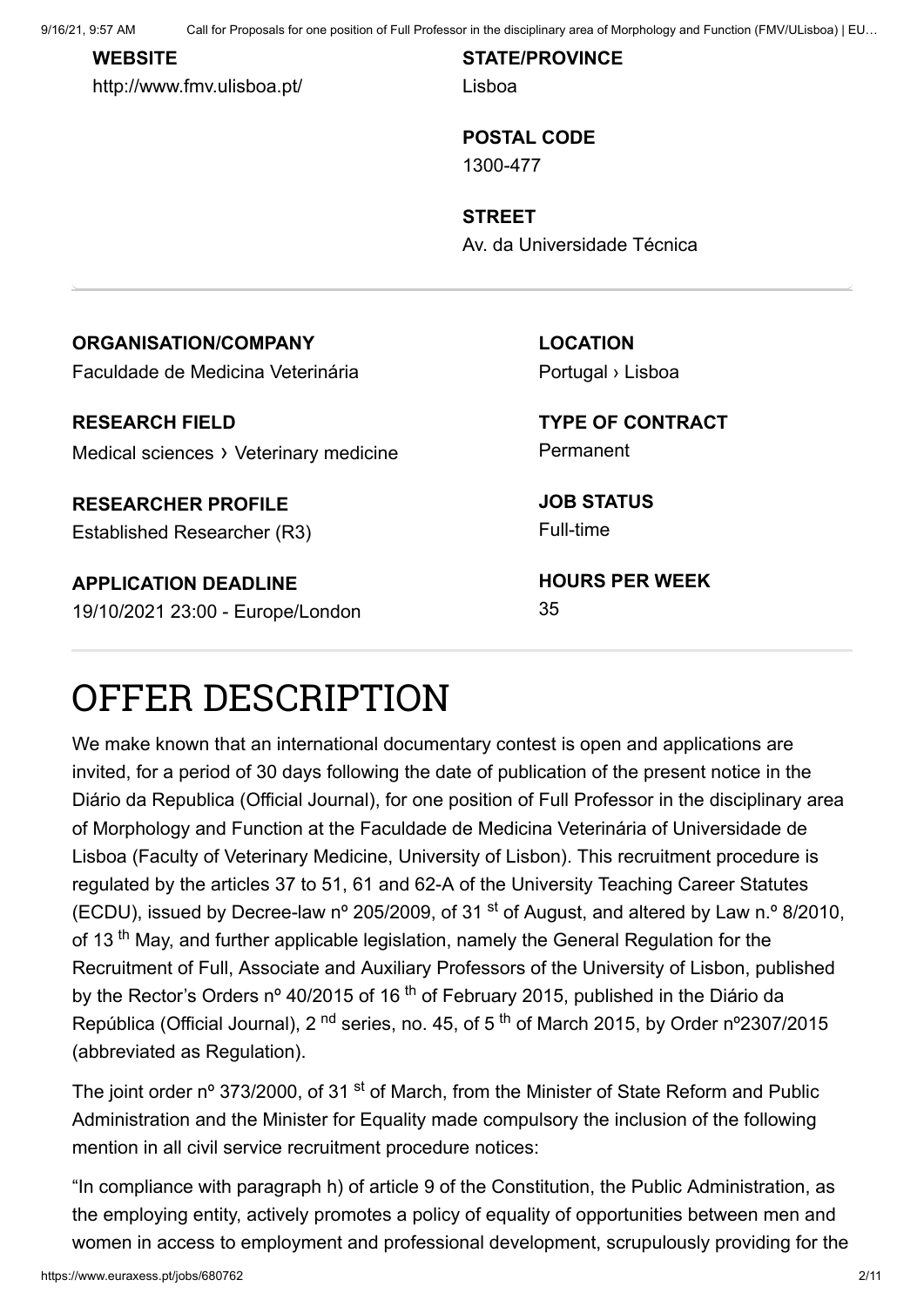prevention of any type of discrimination." In this sense, the terms "candidate", "recruited", "teacher" and similar ones are not used in this Notice to refer to the gender of people.

Likewise, no candidate may be privileged, benefited, impaired or deprived of any right or exempt from any duty based, in particular, on ancestry, age, sexual orientation, marital status, family situation, economic status, education, origin or social condition, genetic heritage, reduced working capacity, disability, chronic disease, nationality, ethnic origin or breed, territory of origin, language, religion, political or ideological beliefs and trade union membership.

In agreement with articles 37 to 51.<sup>o</sup> of ECDU and further applicable legislation, namely with the article 8 of the General Regulation for the Recruitment of Full, Associate and Auxiliary Professors of the University of Lisbon, the following dispositions are observed:

I – Rector Authorization Order

The present order was issued by the Rector of the Universidade de Lisboa, Professor António Cruz Serra, in 12/07/2021, after confirmation that the position can be adequately covered by both the faculty budget and the map of personnel. The selected candidate will work in both teaching and research activities held at Faculdade de Medicina Veterinária.

II – Place of work

Faculdade de Medicina Veterinária, Avenida da Universidade Técnica 1300-477 Lisboa, Portugal.

III – Requirements for admission and motives for candidates exclusion

- III.1 Candidates must hold:
	- 1. A PhD degree for more than five years by the deadline of the application. Holders of a PhD degree obtained abroad must demonstrate equivalence / recognition / registration of that degree to the same degree awarded by a Portuguese University, by the deadline for the contract signature, in accordance with Decree-Law  $n^{\circ}$  66/2018 of 16<sup>th</sup> August;
	- 2. The aggregate title;
	- 3. Portuguese language skills, both spoken and written; foreign candidates, except applicants from Portuguese Speaking-Countries, should declare to hold an official diploma confirming oral and written Portuguese language skills corresponding to level C2 of the of the Common European Framework of Reference for Languages; candidates must hold this diploma by the deadline for the contract signature.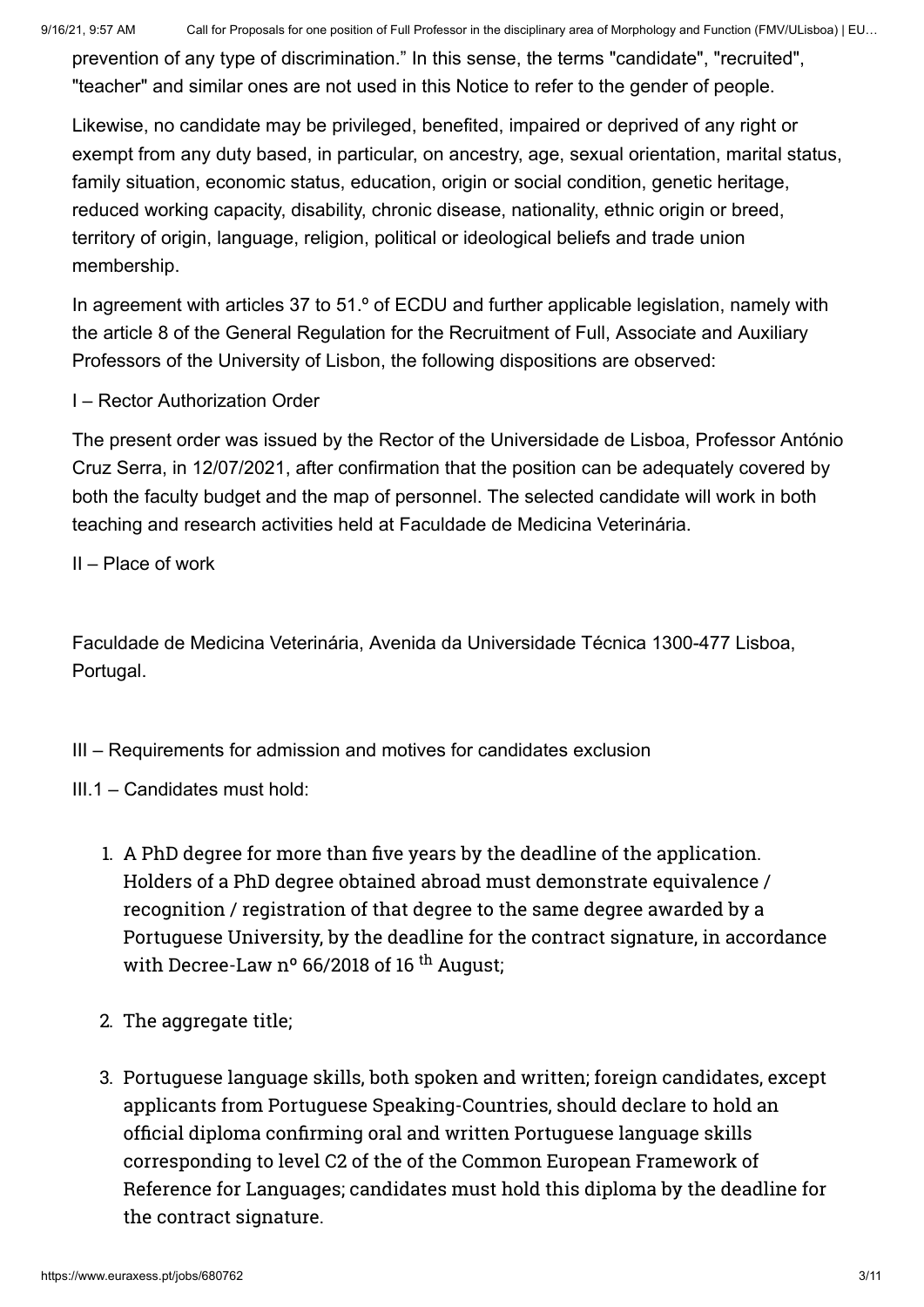III.2 – Chapter VI of the Regulation applies with regard to the verification and compliance with the requirements for admission and exclusion of candidates.

III.3 – Candidates who fail to submit the required documents, defined in section IX and X of this notice, by the deadline of application, according to the procedures defined in this notice concerning the place and form of submission, will be immediately disqualified, which should be the object of analysis and decision of the President of FMV-ULisboa prior to the deliberation of the Jury on the absolute merit.

III.4 – At the time of hiring, the documents that prove the possession of the requirements for admission to this call must be submitted in English, Spanish, French or English, without prejudice to the need for recognition under Portuguese law. When submitted in another language, a certified translation into Portuguese should also be submitted.

III.5 –Following the disqualification of a candidate, for the reasons defined in the previous paragraph, the candidate who is ranked immediately below the disqualified candidate in the final ranking list will be required to submit the supporting document that makes proof of the fact that he/she fulfils the legal requirements for the celebration of an employment contract of indefinite duration in public functions with Faculdade de Medicina Veterinária.

III.6 – The hearing of the candidates who are disqualified, according to the provisions laid down in the aforementioned paragraphs will be held and the candidates will be granted a period of ten days to refute the grounds for their disqualification.

III.7 – The application must be accompanied by the documents described in Chapter X

IV – Requirements for absolute merit approval

IV.1 Hold a PhD degree on Veterinary Sciences, on a scientific area of the disciplinary area of the present call;

IV.2 Hold a university degree (licenciado pré-Bolonha or master) in Veterinary Medicine;

IV.3 Hold a scientific and pedagogic curriculum in the disciplinary area of the present call compatible with the opened position.

V – Assessment and ranking criteria in relative merit, their respective weighting and final assessment system

Candidates will be selected and ordered based on the elements described in number 6 of article 50 of the ECDU and on a pedagogical project referred in the article 5 of the General Regulation for the Recruitment of Full, Associate and Auxiliary Professors of the University of Lisbon, attributing the following weights to each of the components:

V.1 Pedagogic capacity (CP) - 45 points, including:

- a) Pedagogical materials;
- b) Students' guidance and supervision;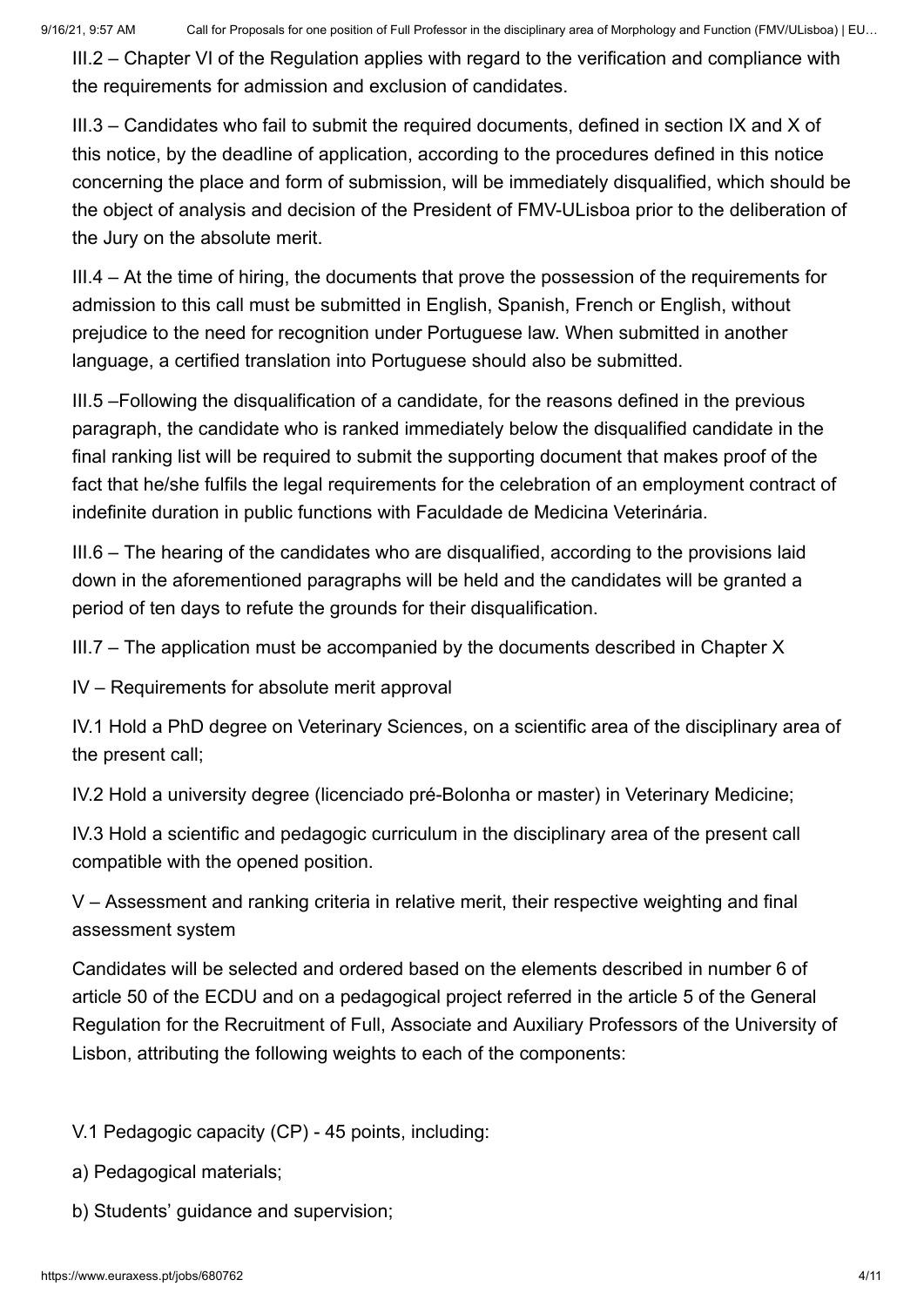- c) Curricular units lectured;
- d) Evaluation by the students.

V.2 Research performance (DC) – 45 points, including:

a) Publications;

b) Scientific projects.

V.3 Other activities relevant to the mission of Higher Education Institutions (DARMIES) that were undertaken by the applicant – 10 points, including:

a) Patents, legislation and technical norms and technical publications;

- b) Rendering of services, consulting, and science and technology diffusion;
- c) Coordination of study programs;
- d) Management activities.

V.4 A Pedagogical Project (PPEDAG) related with one or more curricular units comprised in the disciplinary area of this recruitment procedure, proposing the most adequate pedagogic methodologies for competencies' acquisition in that/those curricular unit(s) – 25 points.

#### VI – Additional parameters

VI.1 The teaching experience in a University, in Veterinary Medicine study programs, and in curricular units which syllabus are similar to the curricular units of Anatomy or Physiology of the disciplinary area of this call (PA1), is a preferential factor adding up to more 50% of the points achieved in the component Pedagogic Capacity (PC).

VI.2 The scientific performance in the scope of scientific sub-areas of Anatomy or Physiology of the disciplinary area of this call, is a preferential factor (PA2), adding up to more 50% of the points achieved in the component Research Performance (DC).

VI.3 The performance of activities in management bodies/committees is a preferential factor (PA3), adding up to more 50% of the points achieved in that component DARMIES.

VIII – Final assessment (VF)

The final assessment (VF) will result from the sum of the marks obtained in each of the components described above, multiplied by values assigned to the preferential parameters described in chapter VI of this call: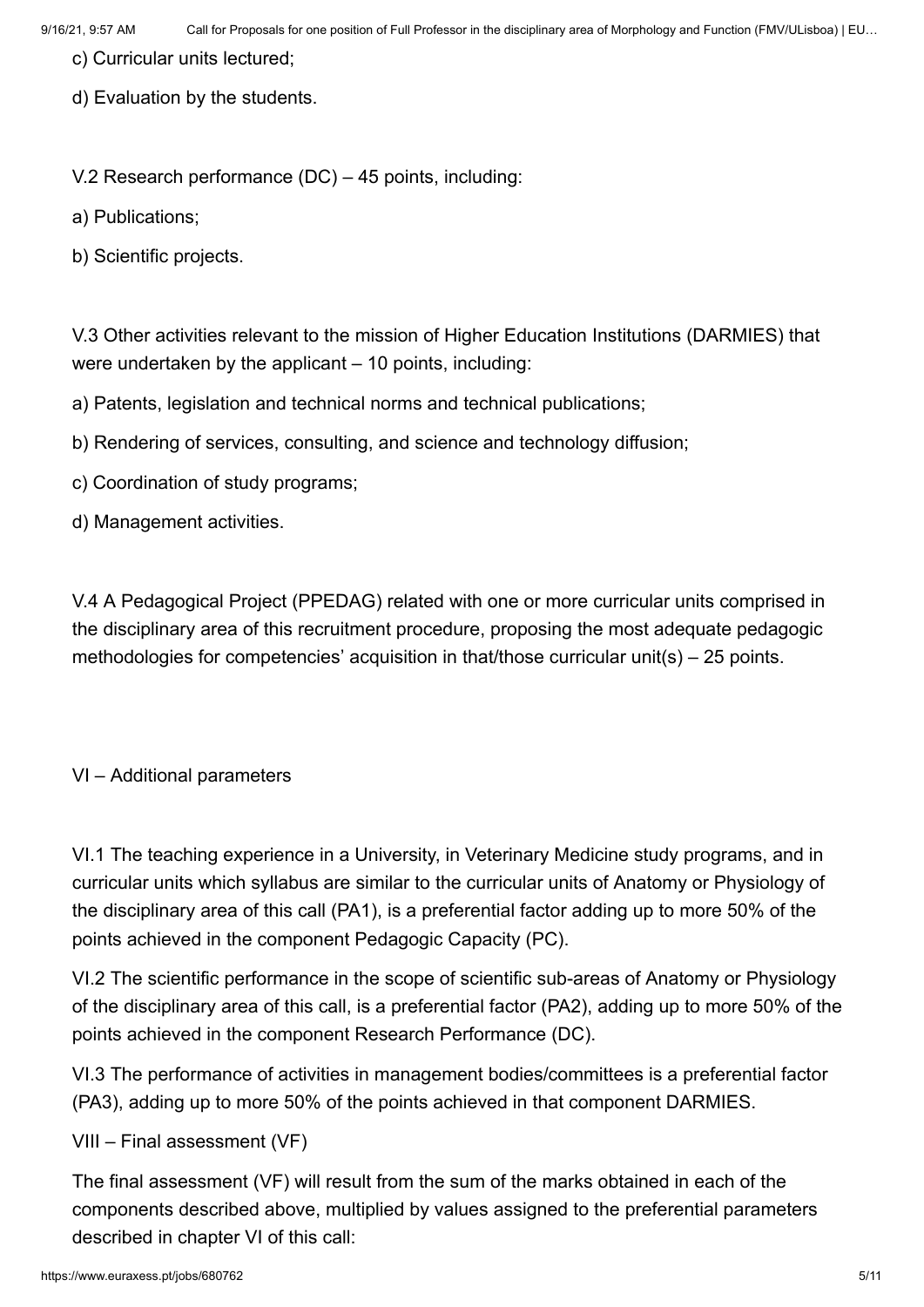VF = [PC+(PCxPA1) + [DC+(DCxPA2) + [DARMIES+( DARMIES xPA3)]+PPEDAG

VF may reach 125 points, when the preferential parameters are not applied, or up to 175 points if all the preferential parameters are applied with the maximum weight.

In accordance with article 20º of the Regulation:

- 1. Before voting starts, each jury member presents a written document, which will be attached to the protocol, with duly justified ranking of the candidate (s), and in descending order of their merit, considering the above mentioned criteria in Chapters V and VI of this call;
- 2. The Jury will initially vote for the first place, then for the second place and so on, until the ranking of all the candidates admitted to the call and previously approved on absolute merit;
- 3. In each vote, decisions are taken by an absolute majority of votes;
- 4. Once the voting is completed, the jury proceeds to draw up the unitary ranking list of the candidate (s).

#### VIII – Public auditions

VII.1 - At the first meeting, the Jury will deliberate about the necessity of a public hearing for the candidates who obtain absolute merit approval, with the aim, exclusively, of clarifying the information contained in the candidates' curriculum vitae.

VII.2 - If the necessity to hold the aforementioned public hearings is identified, they will take place between the 30 <sup>th</sup> day and the 50 <sup>th</sup> day after the deadline of application. All candidates will be informed of the date and place of the public hearings at least five days in advance.

#### IX – Submission of Applications

Applications must be submitted to the Secretaria of the Faculdade de Medicina Veterinária, Avenida da Universidade Técnica, 1300-477 Lisboa, Portugal, open at the following periods: from 9.30 am to 5.30 pm, or, alternatively, sent by registered mail until 11.59 pm on the 30 <sup>th</sup> business day after the date of publication of this call in the 2nd series of the Diário da República.

#### X – Application Supporting Documents

1. The application must be accompanied with the completed form available on the website of FMV / Ulisboa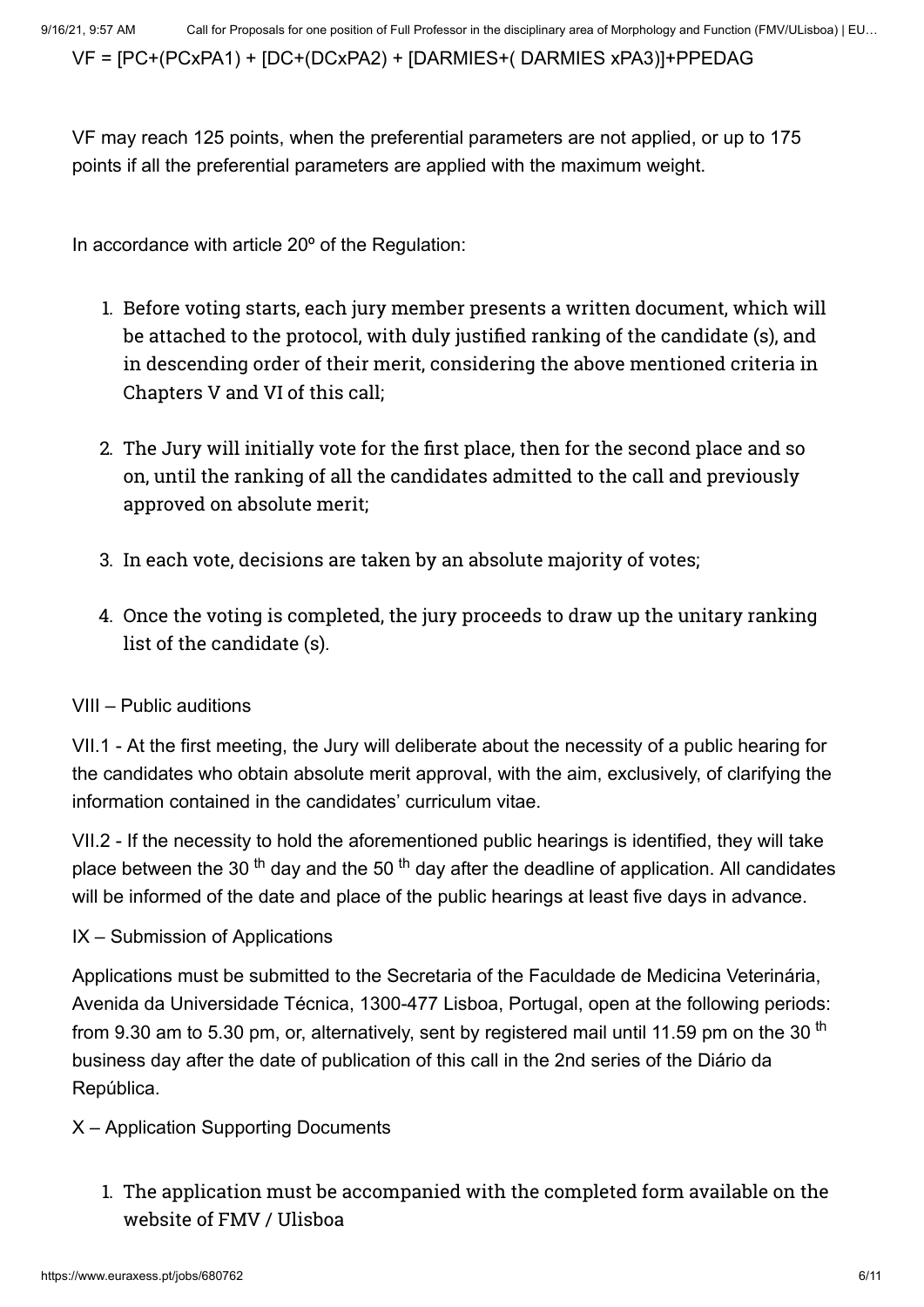[\(http://www.fmv.ulisboa.pt/pt/institucional/informacao-oficial/procedimentos](http://www.fmv.ulisboa.pt/pt/institucional/informacao-oficial/procedimentos-concursais/pc-docentes)concursais/pc-docentes).

- 2. Two printed copies and one in non-editable electronic format (PDF) of the candidate's curriculum, mentioning the teaching, research, and other activities considered relevant to the mission of Higher Education Institutions undertaken by the applicant, taking into consideration the selection and ranking criteria and the preferential parameters described in chapters V and VI of the present call;
- 3. One copy in non-editable electronic version (PDF) of each of the pedagogic, scientific and technical papers published and mentioned in the candidate's curriculum.
- 4. Two printed copies and one in non-editable electronic version (PDF) of the pedagogic project, which must be formatted at 1.5 spaces, font Times New Roman 12 or Arial 10 and must not exceed 25 pages.

The candidate may highlight in the curriculum the papers that he/she considers being the most representative of his/her activity, namely the ones related to the development and progress of the disciplinary area of this call.

#### XI – Language

All the documents that accompany the application referred in a), b) and d) of chapter X of this call must be written in Portuguese and duly authenticated by the issuing entities.

In the case of foreign candidates, all certificates must be authenticated by the issuing entities and by the Consulate Services of the respective country and translated into Portuguese, with the exception of those written in Spanish, French or English.

#### XII – Composition of the Jury

The Jury will comprise the Rector of the Universidade de Lisboa, who presides, and the following members:

Doutor António Luís Mittermayer Madureira Rodrigues Rocha, Professor Catedrático do Instituto de Ciências Biomédicas Abel Salazar da Universidade do Porto;

Doutor Artur Severo Proença Varejão, Professor Catedrático da Escola de Ciências Agrárias e Veterinárias da Universidade de Trás-os-Montes e Alto Douro;

Doutora Graça Maria Leitão Ferreira Dias, Professora Catedrática da Faculdade de Medicina Veterinária da Universidade de Lisboa.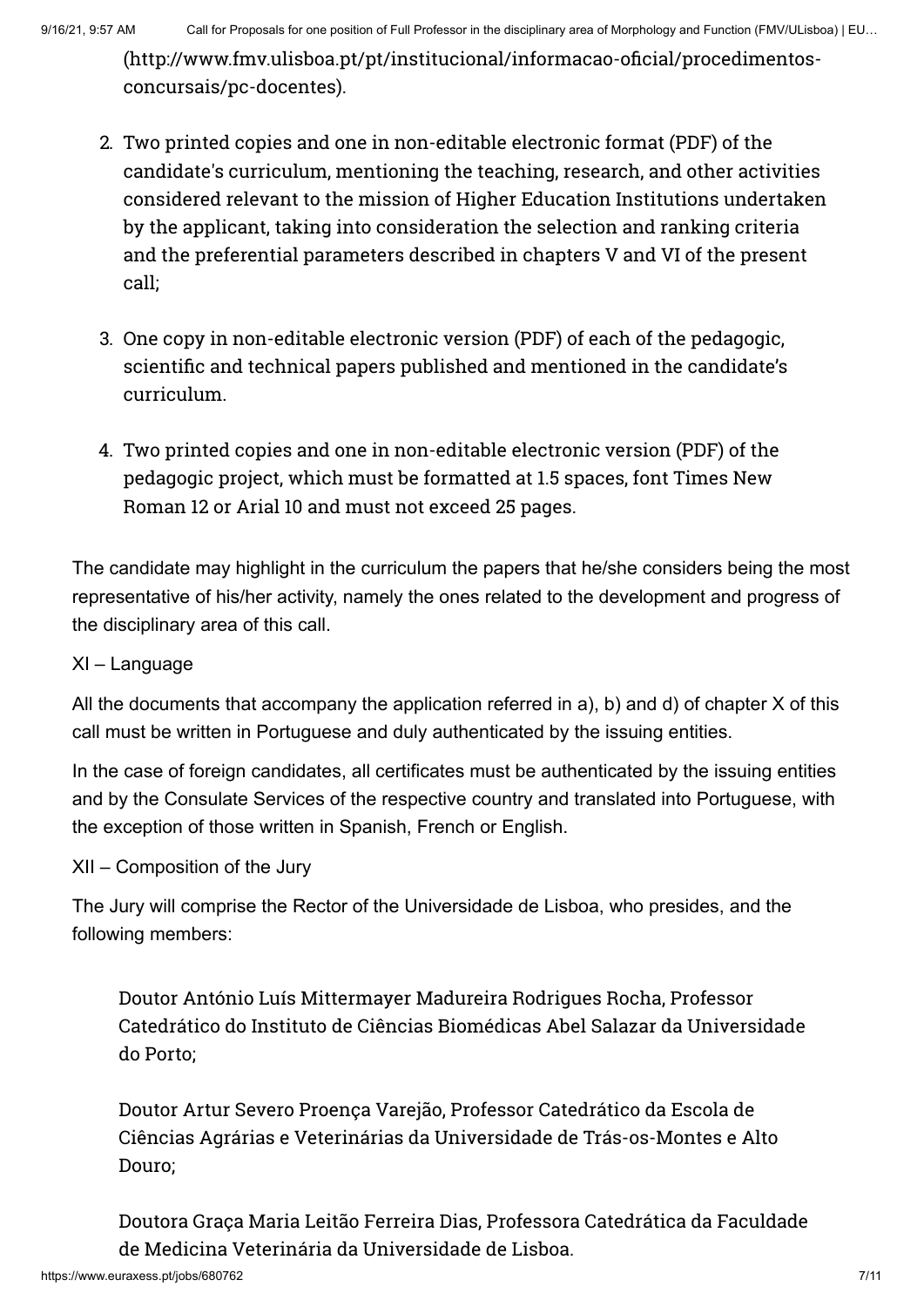Doutor José António Mestre Prates, Professor Catedrático da Faculdade de Medicina Veterinária da Universidade de Lisboa.

Doutora Maria Dulce Cordeiro Madeira, Professora Catedrática da Faculdade de Medicina da Universidade do Porto.

Doutora Maria Filomena Rabaça Roque Botelho, Professora Catedrática da Faculdade de Medicina da Universidade de Coimbra.

### More Information

[ADDITIONAL INFORMATION](#page-7-0)

# <span id="page-7-0"></span>Benefits

The conditions of employment comply with the terms of "ECDU" and the Labour Code, approved by Law no 35/2014 of 20 June. Salary depending on the category and based on a full-time contract of 35 hours. The contract include also a holiday and Christmas allowance and a generous number of vacation days.

# Eligibility criteria

Candidates must hold:

- 1. A PhD degree for more than five years by the deadline of the application. Holders of a PhD degree obtained abroad must demonstrate equivalence / recognition / registration of that degree to the same degree awarded by a Portuguese University, by the deadline for the contract signature, in accordance with Decree-Law  $n^o$  66/2018 of 16<sup>th</sup> August:
- 2. The aggregate title;
- 3. The command of the Portuguese idiom, both spoken and written

# Additional comments

In the case of applicants of foreign nationality, all documents must be duly authenticated by the consular services of their country and translated into Portuguese, with the exception of those drawn up in Spanish, French or English.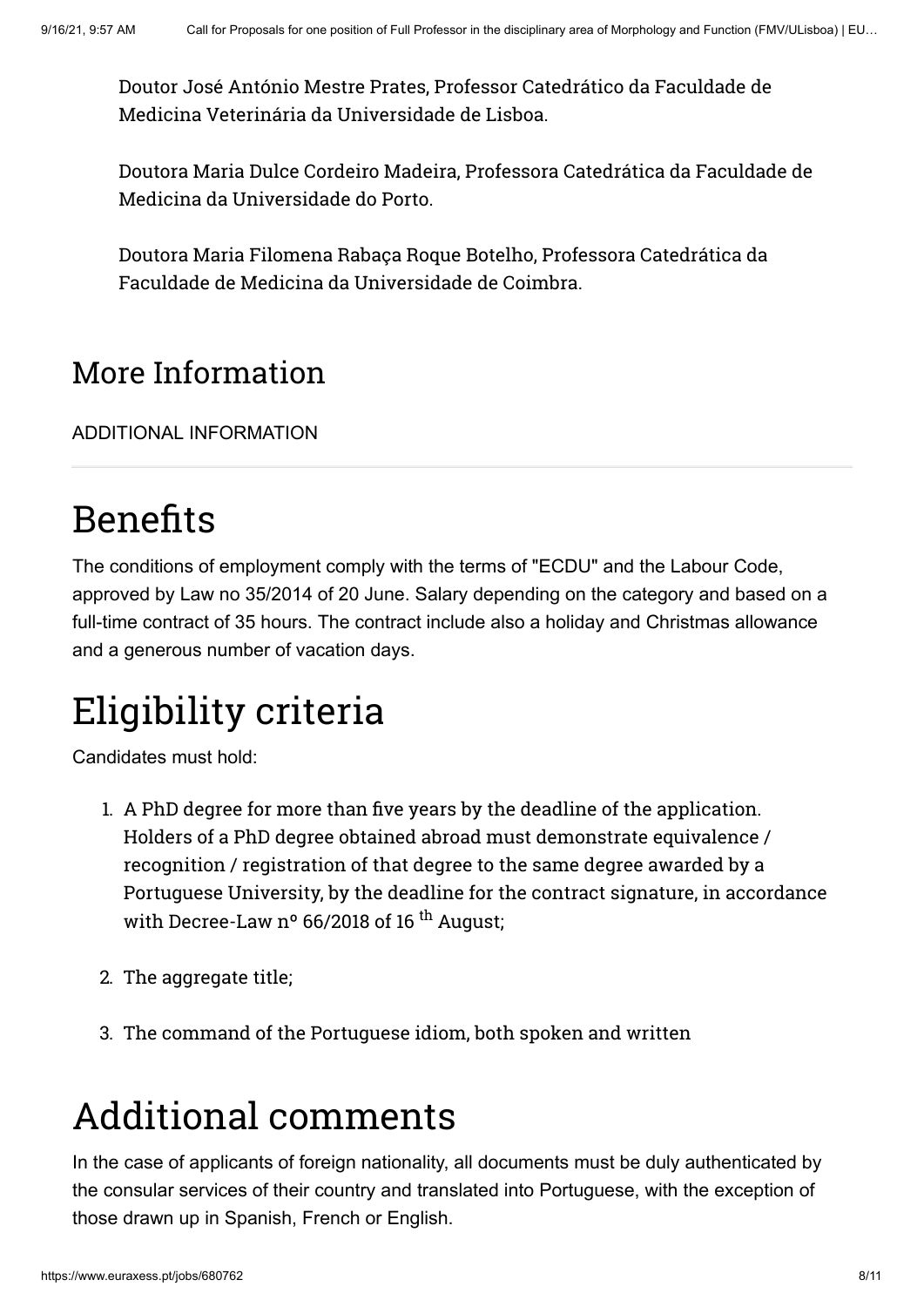#### [REQUIREMENTS](#page-8-0)

### <span id="page-8-0"></span>Offer Requirements

**REQUIRED LANGUAGES**

PORTUGUESE: Good

### Skills/Qualifications

Candidates must hold:

- 1. A PhD degree for more than five years by the deadline of the application. Holders of a PhD degree obtained abroad must demonstrate equivalence / recognition / registration of that degree to the same degree awarded by a Portuguese University, by the deadline for the contract signature, in accordance with Decree-Law  $n^{\circ}$  66/2018 of 16<sup>th</sup> August;
- 2. The aggregate title;

Portuguese language skills, both spoken and written; foreign candidates, except applicants from Portuguese Speaking-Countries, should declare to hold an official diploma confirming oral and written Portuguese language skills corresponding to level C2 of the of the Common European Framework of Reference for Languages; candidates must hold this diploma by the deadline for the contract signature.

## Specific Requirements

Requirements for absolute merit approval:

a) Hold a PhD degree on Veterinary Sciences, on a scientific area of the disciplinary area of the present call;

b) Hold a university degree (pré-Bologna or master) in Veterinary Medicine;

c)Hold a scientific and pedagogic curriculum in the disciplinary area of the present call compatible with the opened position.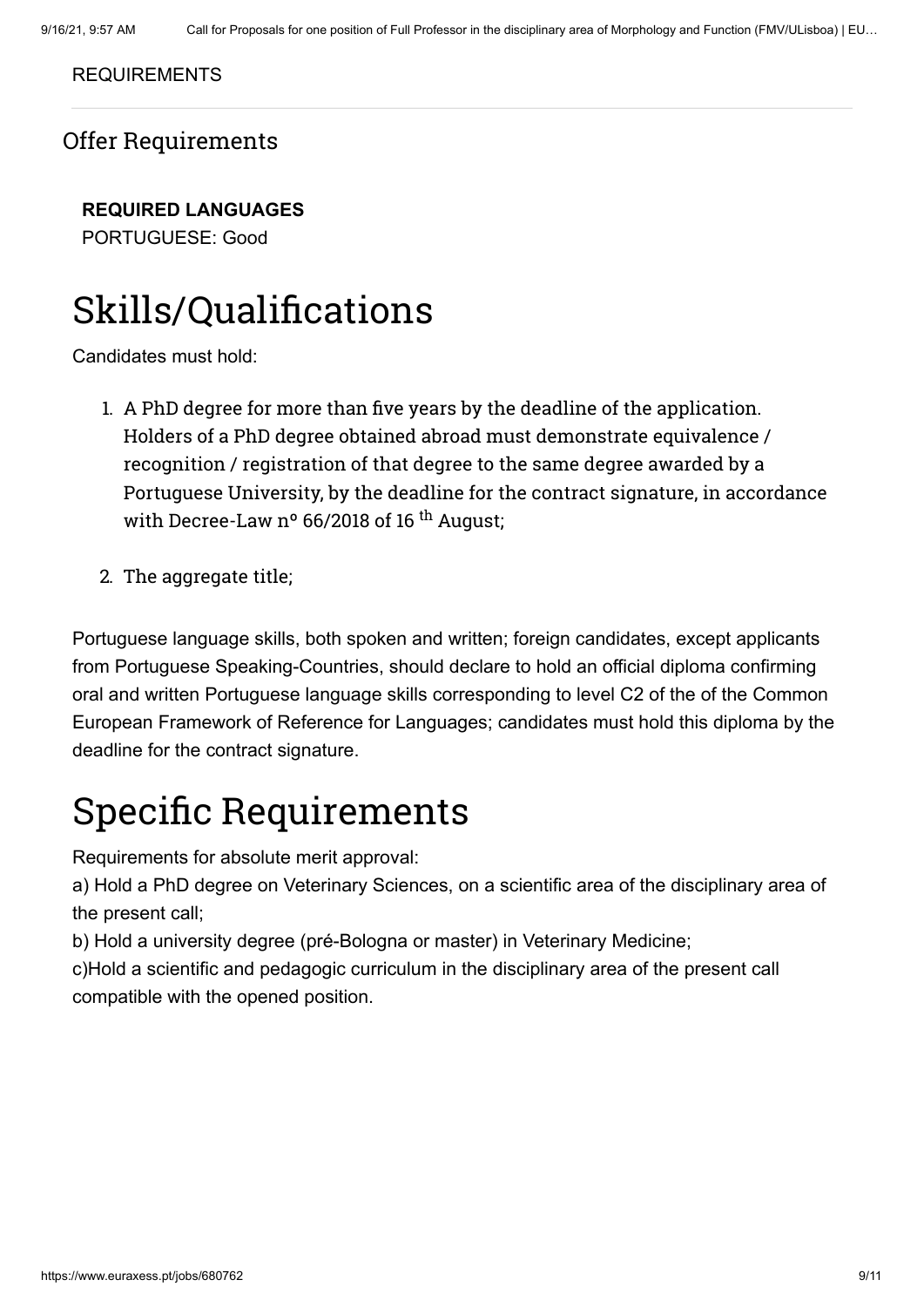### Map Information



Job Work Location **Personal Assistance locations** 

#### **WORK LOCATION(S)**

1 position(s) available at Faculdade de Medicina Veterinária Portugal Lisboa Lisboa 1300-477 Av. da Universidade Técnica

EURAXESS offer ID: 680762

#### **Disclaimer:**

*The responsibility for the jobs published on this website, including the job description, lies entirely with the publishing institutions. The application is handled uniquely by the employer, who is also fully responsible for the recruitment and selection processes.*